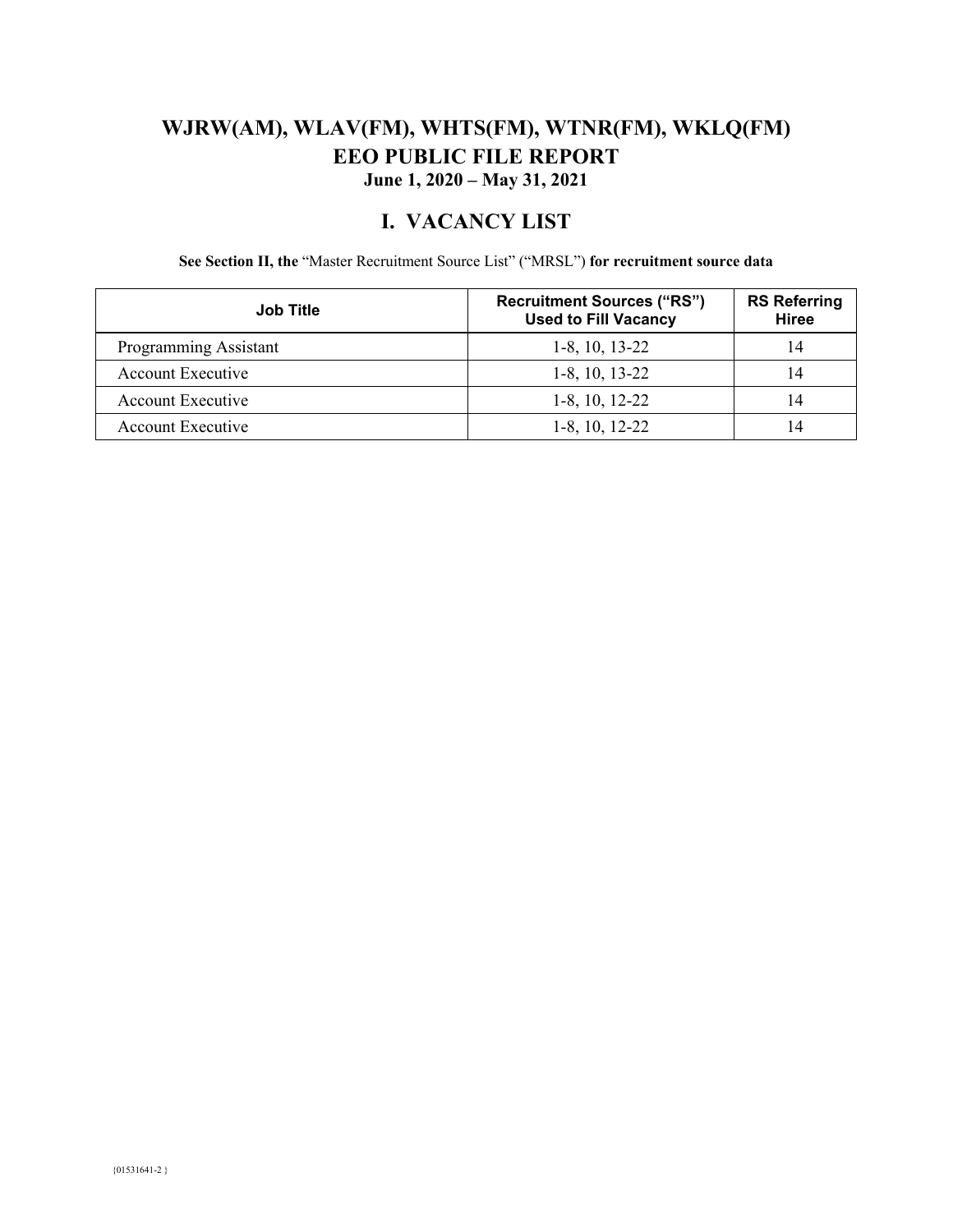### **WJRW(AM), WLAV(FM), WHTS(FM), WTNR(FM), WKLQ(FM) EEO PUBLIC FILE REPORT June 1, 2020 – May 31, 2021**

# **II. MASTER RECRUITMENT SOURCE LIST ("MRSL")**

| <b>RS</b><br><b>Number</b> | <b>RS Information</b>                          | <b>Source Entitled</b><br>to Vacancy<br><b>Notification?</b><br>(Yes/No) | No. of<br><b>Interviewees</b><br><b>Referred by RS</b><br>Over<br><b>Reporting</b><br><b>Period</b> |
|----------------------------|------------------------------------------------|--------------------------------------------------------------------------|-----------------------------------------------------------------------------------------------------|
| $\mathbf{1}$               | <b>Word-of-Mouth Referral</b>                  | N <sub>o</sub>                                                           | 1                                                                                                   |
| $\overline{2}$             | <b>Womens Resource Center</b>                  | No                                                                       | $\boldsymbol{0}$                                                                                    |
|                            | Contact: Marcia Van Poolen                     |                                                                          |                                                                                                     |
|                            | 678 Front Street, Suite 180                    |                                                                          |                                                                                                     |
|                            | Grand Rapids, MI 49504                         |                                                                          |                                                                                                     |
| $\overline{3}$             | <b>Hispanic Center of West Michigan</b>        | No                                                                       | $\boldsymbol{0}$                                                                                    |
|                            | Contact: Salvatore Lopez                       |                                                                          |                                                                                                     |
|                            | 1204 Grandville Ave SW                         |                                                                          |                                                                                                     |
|                            | Grand Rapids, MI 49503                         |                                                                          |                                                                                                     |
| $\overline{4}$             | <b>Hispanic Ministries</b>                     | No                                                                       | $\boldsymbol{0}$                                                                                    |
|                            | <b>Community Bulletin Board</b>                |                                                                          |                                                                                                     |
|                            | 671 Davis Ave NW                               |                                                                          |                                                                                                     |
|                            | Grand Rapids, MI 49504                         |                                                                          |                                                                                                     |
| 5                          | <b>Grand Rapids Urban League</b>               | No                                                                       | $\boldsymbol{0}$                                                                                    |
|                            | Placement Office                               |                                                                          |                                                                                                     |
|                            | 745 Eastern Ave SE                             |                                                                          |                                                                                                     |
|                            | Grand Rapids, MI 49503                         |                                                                          |                                                                                                     |
| 6                          | <b>Michigan Employment Security Commission</b> | No                                                                       | $\boldsymbol{0}$                                                                                    |
|                            | Job Orders                                     |                                                                          |                                                                                                     |
|                            | PO Box 169                                     |                                                                          |                                                                                                     |
|                            | Grand Rapids, MI 49501                         |                                                                          |                                                                                                     |
| $\boldsymbol{7}$           | <b>Job Corps of Grand Rapids</b>               | No                                                                       | $\boldsymbol{0}$                                                                                    |
|                            | Placement Office                               |                                                                          |                                                                                                     |
|                            | 110 Hall Street SE                             |                                                                          |                                                                                                     |
|                            | Grand Rapids, MI 49507                         |                                                                          |                                                                                                     |
| 8                          | <b>Calvary Church</b>                          | No                                                                       | $\boldsymbol{0}$                                                                                    |
|                            | Contact: Regina Scovill                        |                                                                          |                                                                                                     |
|                            | 777 E Beltline NE                              |                                                                          |                                                                                                     |
|                            | Grand Rapids, MI 49525                         |                                                                          |                                                                                                     |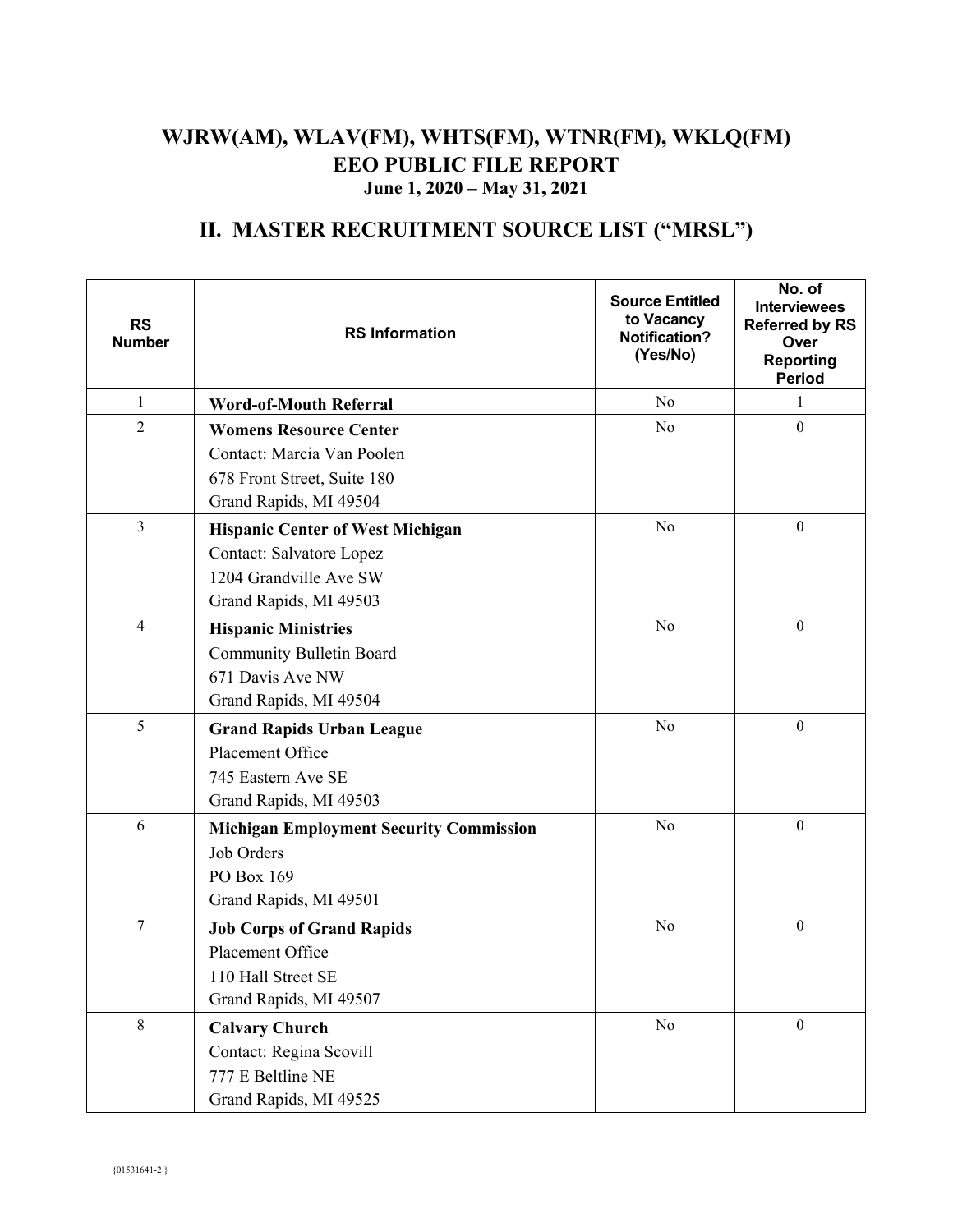| <b>RS</b><br><b>Number</b> | <b>RS Information</b>                                     | <b>Source Entitled</b><br>to Vacancy<br><b>Notification?</b><br>(Yes/No) | No. of<br><b>Interviewees</b><br><b>Referred by RS</b><br>Over<br><b>Reporting</b><br><b>Period</b> |
|----------------------------|-----------------------------------------------------------|--------------------------------------------------------------------------|-----------------------------------------------------------------------------------------------------|
| 9                          | <b>Specs Howard School of Media Arts</b>                  | N <sub>o</sub>                                                           | $\overline{0}$                                                                                      |
|                            | Placement Office                                          |                                                                          |                                                                                                     |
|                            | 19900 W 9 Mile Road                                       |                                                                          |                                                                                                     |
|                            | Southfield, MI 48075                                      |                                                                          |                                                                                                     |
| 10                         | <b>Cumulus Business Managers</b>                          | No                                                                       | $\boldsymbol{0}$                                                                                    |
|                            | bm@cumulus.com                                            |                                                                          |                                                                                                     |
| 11                         | <b>Michigan Association of Broadcasters</b>               | No                                                                       | $\boldsymbol{0}$                                                                                    |
|                            | www.mab.com                                               |                                                                          |                                                                                                     |
| 12                         | <b>On-Air Announcements</b> (one or more SEU stations)    | N <sub>o</sub>                                                           | $\mathbf{0}$                                                                                        |
| 13                         | <b>Station Website Posting (one or more SEU stations)</b> | No                                                                       | $\mathbf{0}$                                                                                        |
| 14                         | <b>CumulusCareers Website</b>                             | No                                                                       | 14                                                                                                  |
|                            | www.cumulusmedia.jobs.net                                 |                                                                          |                                                                                                     |
| 15                         | Adzunda; www.adzunda.com                                  | No                                                                       | $\boldsymbol{0}$                                                                                    |
| 16                         | Glassdoor; www.glassdoor.com                              | N <sub>o</sub>                                                           | $\mathbf{0}$                                                                                        |
| 17                         | JobisJob; www.jobisjob.com                                | N <sub>o</sub>                                                           | $\overline{0}$                                                                                      |
| 18                         | MyJobHelper, www.myjobhelper.com                          | N <sub>o</sub>                                                           | $\mathbf{0}$                                                                                        |
| 19                         | Oodle; www.oodle.com                                      | N <sub>o</sub>                                                           | $\mathbf{0}$                                                                                        |
| 20                         | TheJobSpider; www.jobspider.com                           | N <sub>o</sub>                                                           | $\boldsymbol{0}$                                                                                    |
| 21                         | Trovit; www.trovit.com                                    | N <sub>o</sub>                                                           | $\boldsymbol{0}$                                                                                    |
| 22                         | Indeed.com; www.indeed.com                                | N <sub>o</sub>                                                           | $\overline{2}$                                                                                      |
| 23                         | <b>Job Fairs</b> (see Section III)                        | No                                                                       | $\boldsymbol{0}$                                                                                    |
| 24                         | <b>Internal Transfer/Promotion</b>                        | N <sub>o</sub>                                                           | $\overline{0}$                                                                                      |
|                            | 17                                                        |                                                                          |                                                                                                     |